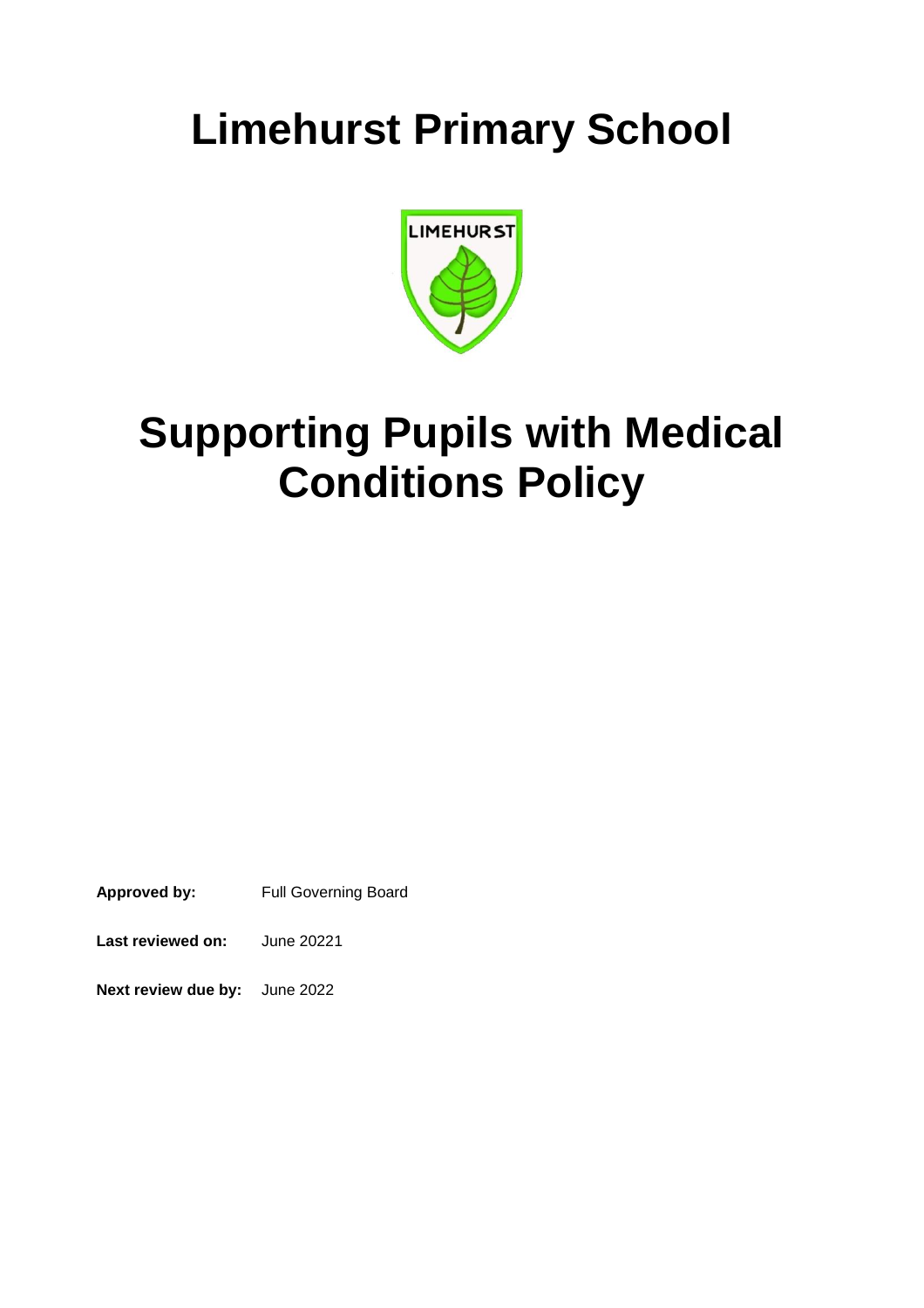# **Contents**

# **Rationale**

We acknowledge that under the standards terms and conditions for the employment of teachers there is no legal duty for them to administer or to supervise a child taking medication. Administration of medicines by teachers is undertaken purely on a voluntary basis and individual decisions will be respected. The principles apply to the support staff in school.

Medicines will only be administered that have been prescribed by a doctor or some other authorized person and where it would be detrimental to a child's health if the medicine were not administered during 'the day' (school day, approximately 9am to 3pm). Non-prescription medicines will not be administered by staff but parents/ carers can decide at lunch time to administer the medication to their child.

Where children have been prescribed medications by a doctor or other appropriately qualified health care professionals, it may be necessary for them to continue with the treatment in school. Our policy is to ensure that children who need medication whilst in our care have their medical needs met to ensure that they retain the fullest access to the life and work of our school. This policy sets out how we will establish safe procedures.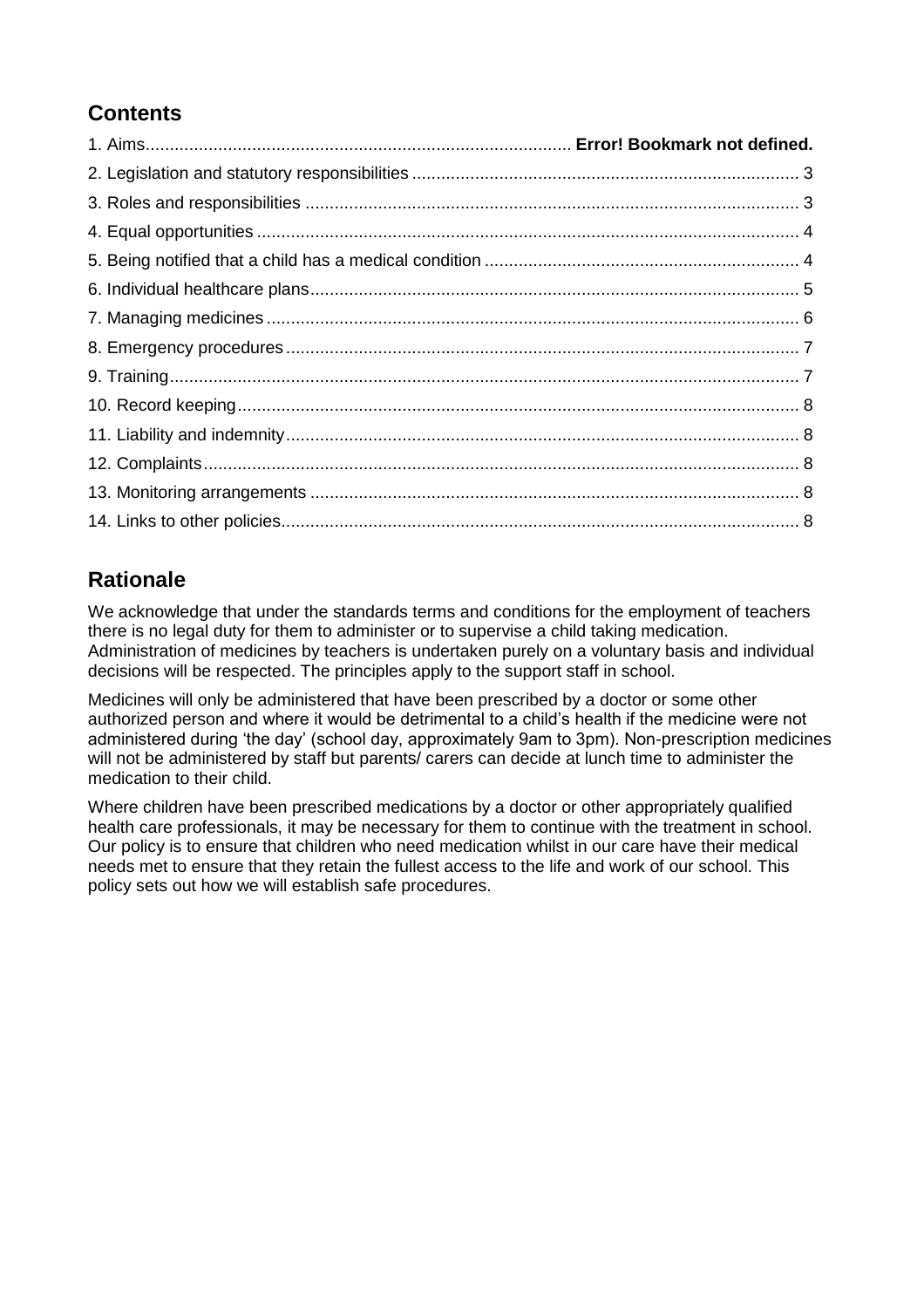## **1. Aims**

This policy aims to ensure that:

- Pupils, staff and parents understand how our school will support pupils with medical conditions
- Pupils with medical conditions are properly supported to allow them to access the same education as other pupils, including school trips and sporting activities

The governing board will implement this policy by:

- Making sure sufficient staff are suitably trained
- Making staff aware of pupil's condition, where appropriate
- Making sure there are cover arrangements to ensure someone is always available to support pupils with medical conditions
- Providing supply teachers with appropriate information about the policy and relevant pupils
- Developing and monitoring individual healthcare plans (IHPs)

**The named person with responsibility for implementing this policy is Mr. M Roberts (Head teacher).**

## **2. Legislation and statutory responsibilities**

This policy meets the requirements under [Section 100 of the Children and Families Act 2014,](http://www.legislation.gov.uk/ukpga/2014/6/part/5/crossheading/pupils-with-medical-conditions) which places a duty on governing boards to make arrangements for supporting pupils at their school with medical conditions.

It is also based on the Department for Education's statutory guidance: [Supporting pupils at school with](https://www.gov.uk/government/uploads/system/uploads/attachment_data/file/484418/supporting-pupils-at-school-with-medical-conditions.pdf)  [medical conditions.](https://www.gov.uk/government/uploads/system/uploads/attachment_data/file/484418/supporting-pupils-at-school-with-medical-conditions.pdf)

# **3. Roles and responsibilities**

### **3.1 The governing board**

The governing board has ultimate responsibility to decide to support pupils with medical conditions. The governing board will ensure that sufficient staff have received suitable training and are competent before they are responsible for supporting children with medical conditions.

### **3.2 The head teacher**

The head teacher will:

- Make sure all staff are aware of this policy and understand their role in its implementation
- Ensure that there is a sufficient number of trained staff available to implement this policy and deliver against all individual healthcare plans (IHPs), including in contingency and emergency situations
- Take overall responsibility for the development of IHPs
- Make sure that school staff are appropriately insured and aware that they are insured to support pupils in this way
- Contact the school nursing service in the case of any pupil who has a medical condition that may require support at school, but who has not yet been brought to the attention of the school nurse
- Ensure that systems are in place for obtaining information about a child's medical needs and that this information is kept up to date

### **3.3 Staff**

Supporting pupils with medical conditions during school hours is not the sole responsibility of one person. Any member of staff may be asked to provide support to pupils with medical conditions, although they will not be required to do so. This includes the administration of medicines.

Those staff who take on the responsibility to support pupils with medical conditions will receive sufficient and suitable training, and will achieve the necessary level of competency before doing so.

Teachers will consider the needs of pupils with medical conditions that they teach. All staff will know what to do and respond accordingly when they become aware that a pupil with a medical condition needs help.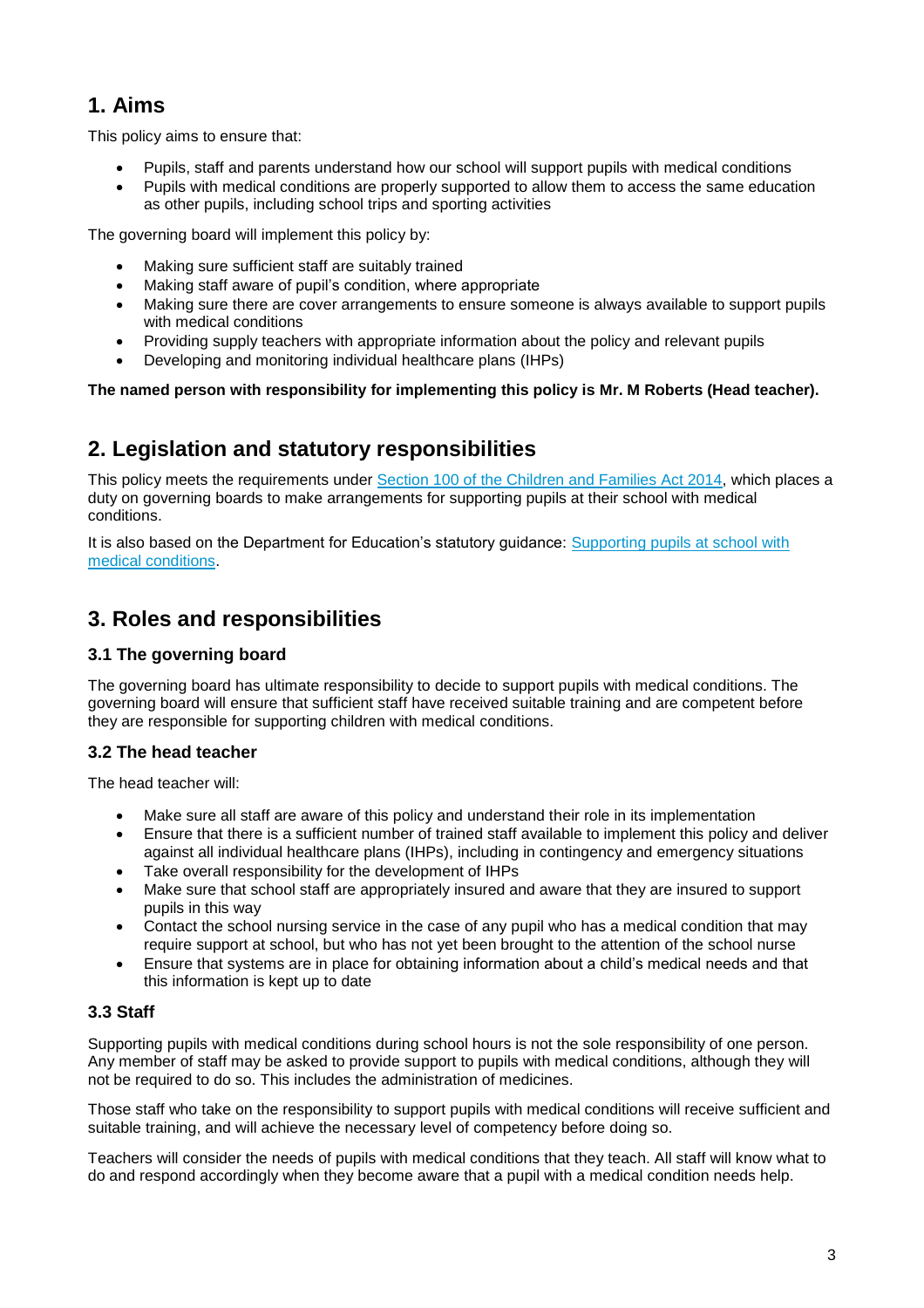#### **3.4 Parents**

Parents will:

- Provide the school with sufficient and up-to-date information about their child's medical needs
- Be involved in the development and review of their child's IHP and may be involved in its drafting
- Carry out any action they have agreed to as part of the implementation of the IHP e.g. provide medicines and equipment

#### **3.5 Pupils**

Pupils with medical conditions will often be best placed to provide information about how their condition affects them. Pupils should be fully involved in discussions about their medical support needs and contribute as much as possible to the development of their IHPs. They are also expected to comply with their IHPs.

#### **3.6 School nurses and other healthcare professionals**

Our school nursing service will notify the school when a pupil has been identified as having a medical condition that will require support in school. This will be before the pupil starts school, wherever possible.

Healthcare professionals, such as GPs and pediatricians, will liaise with the school nurses and notify them of any pupils identified as having a medical condition.

## **4**. **Equal opportunities**

Our school is clear about the need to actively support pupils with medical conditions to participate in school trips and visits, or in sporting activities, and not prevent them from doing so.

The school will consider what reasonable adjustments need to be made to enable these pupils to participate fully and safely on school trips, visits and sporting activities.

Risk assessments will be carried out so that planning arrangements take account of any steps needed to ensure that pupils with medical conditions are included. In doing so, pupils, their parents and any relevant healthcare professionals will be consulted.

## **5. Being notified that a child has a medical condition**

When the school is notified that a pupil has a medical condition, the process outlined below will be followed to decide whether the pupil requires an IHP.

The school will make every effort to ensure that arrangements are put into place within 2 weeks, or by the beginning of the relevant term for pupils who are new to our school.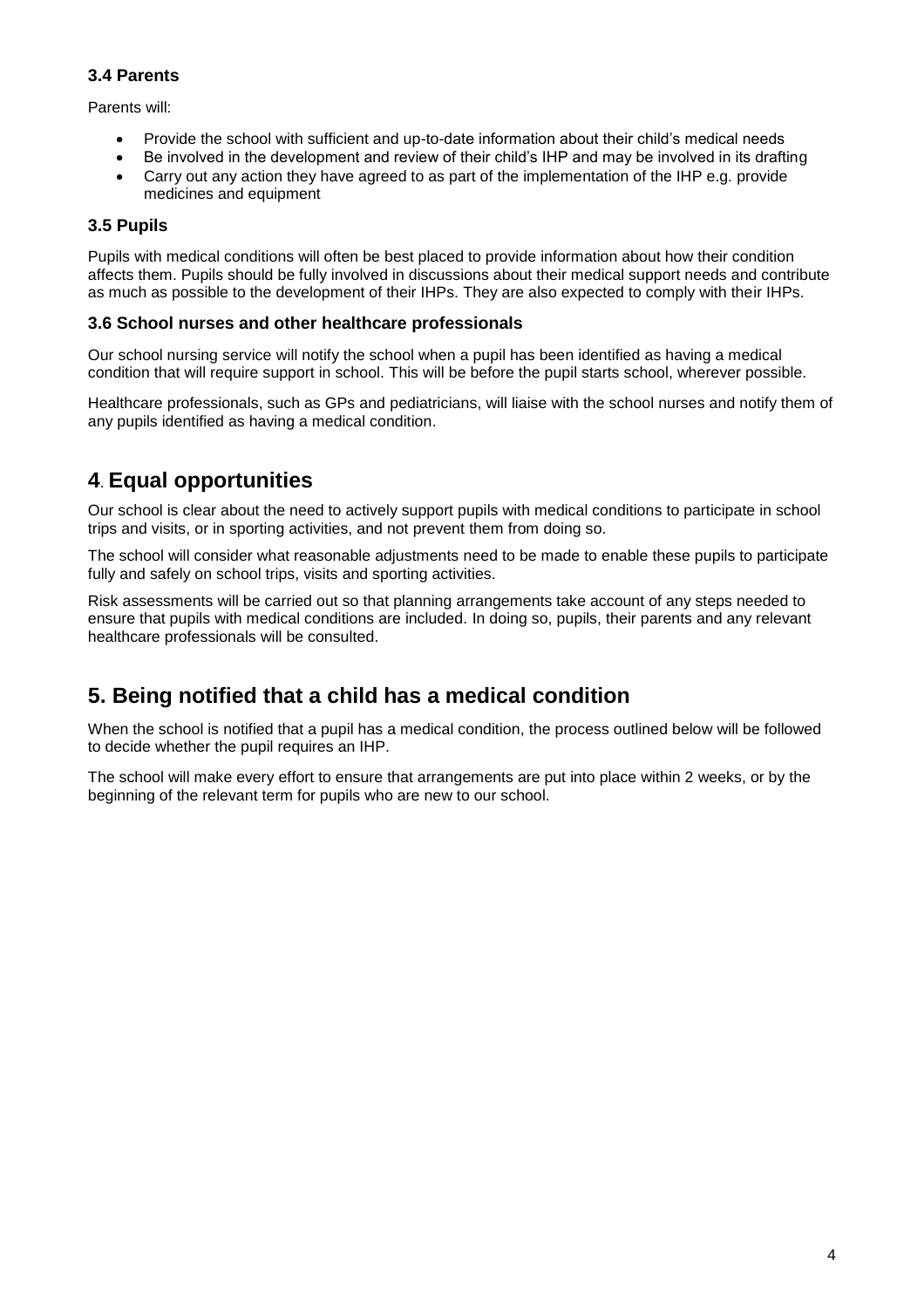

# **6. Individual healthcare plans**

The head teacher has overall responsibility for the development of IHPs for pupils with medical conditions. This has been delegated to Mrs. L Taylor (Designated Safeguarding Lead)

Plans will be reviewed at least annually, or earlier if there is evidence that the pupil's needs have changed.

Plans will be developed with the pupil's best interests in mind and will set out:

- What needs to be done
- When
- By whom

Not all pupils with a medical condition will require an IHP. It will be agreed with a healthcare professional and the parents when an IHP would be inappropriate or disproportionate. This will be based on evidence. If there is not a consensus, the head teacher will make the final decision.

Plans will be drawn up in partnership with the school, parents and a relevant healthcare professional, such as the school nurse, specialist or pediatrician, who can give the best advice on the pupil's specific needs. The pupil will be involved wherever appropriate.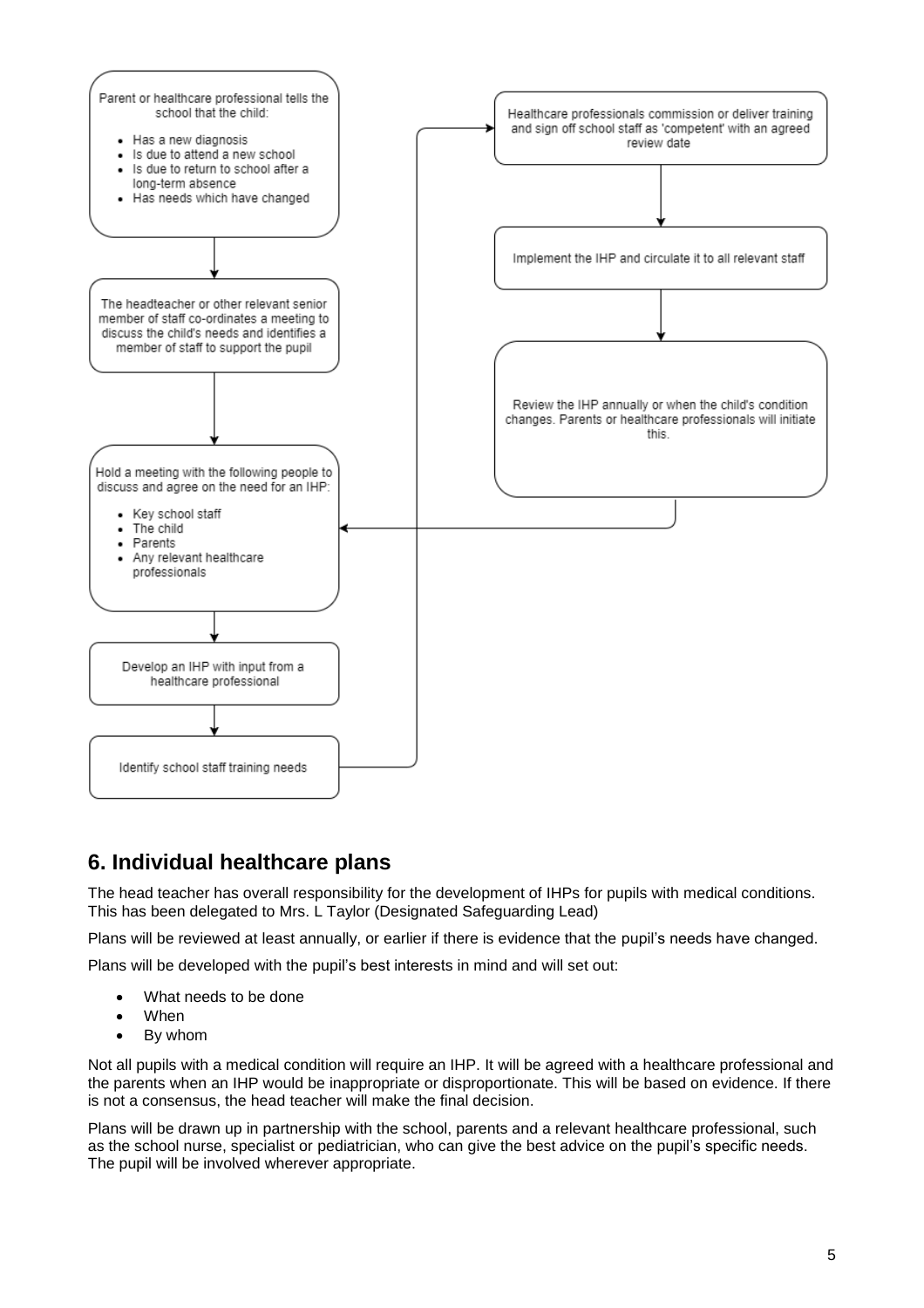IHPs will be linked to, or become part of, any statement of special educational needs (SEN) or education, health and care (EHC) plan. If a pupil has SEN but does not have a statement or EHC plan, the SEN will be mentioned in the IHP.

The level of detail in the plan will depend on the complexity of the child's condition and how much support is needed. The governing body and Mrs. L Taylor, will consider the following when deciding what information to record on IHPs:

- The medical condition, its triggers, signs, symptoms and treatments
- The pupil's resulting needs, including medication (dose, side effects and storage) and other treatments, time, facilities, equipment, testing, access to food and drink where this is used to manage their condition, dietary requirements and environmental issues, e.g. crowded corridors, travel time between lessons
- Specific support for the pupil's educational, social and emotional needs. For example, how absences will be managed, requirements for extra time to complete exams, use of rest periods or additional support in catching up with lessons, counselling sessions
- The level of support needed, including in emergencies. If a pupil is self-managing their medication, this will be clearly stated with appropriate arrangements for monitoring
- Who will provide this support, their training needs, expectations of their role and confirmation of proficiency to provide support for the pupil's medical condition from a healthcare professional, and cover arrangements for when they are unavailable
- Who in the school needs to be aware of the pupil's condition and the support required
- Arrangements for written permission from parents and the head teacher for medication to be administered by a member of staff, or self-administered by the pupil during school hours
- Separate arrangements or procedures required for school trips or other school activities outside of the normal school timetable that will ensure the pupil can participate, e.g. risk assessments
- Where confidentiality issues are raised by the parent/pupil, the designated individuals to be entrusted with information about the pupil's condition
- What to do in an emergency, including who to contact, and contingency arrangements

## **7. Managing medicines**

Prescription medicines will only be administered at school:

- When it would be detrimental to the pupil's health or school attendance not to do so **and**
- Where we have parents' written consent

#### **The only exception to this is where the medicine has been prescribed to the pupil without the knowledge of the parents.**

Pupils under 16 will not be given medicine containing aspirin unless prescribed by a doctor.

Anyone giving a pupil any medication (for example, for pain relief) will first check maximum dosages and when the previous dosage was taken. Parents will always be informed.

The school will only accept prescribed medicines that are:

- In-date
- Labelled
- Provided in the original container, as dispensed by the pharmacist, and include instructions for administration, dosage and storage

The school will accept insulin that is inside an insulin pen or pump rather than its original container, but it must be in date.

All medicines will be stored safely. Pupils will be informed about where their medicines are at all times and be able to access them immediately. Medicines and devices such as asthma inhalers, blood glucose testing meters and adrenaline pens will always be readily available to pupils and not locked away.

Medicines will be returned to parents to arrange for safe disposal when no longer required.

#### **7.1 Controlled drugs**

[Controlled drugs](http://www.nhs.uk/chq/Pages/1391.aspx?CategoryID=73) are prescription medicines that are controlled under the [Misuse of Drugs Regulations 2001](http://www.legislation.gov.uk/uksi/2001/3998/schedule/1/made) and subsequent amendments, such as morphine or methadone.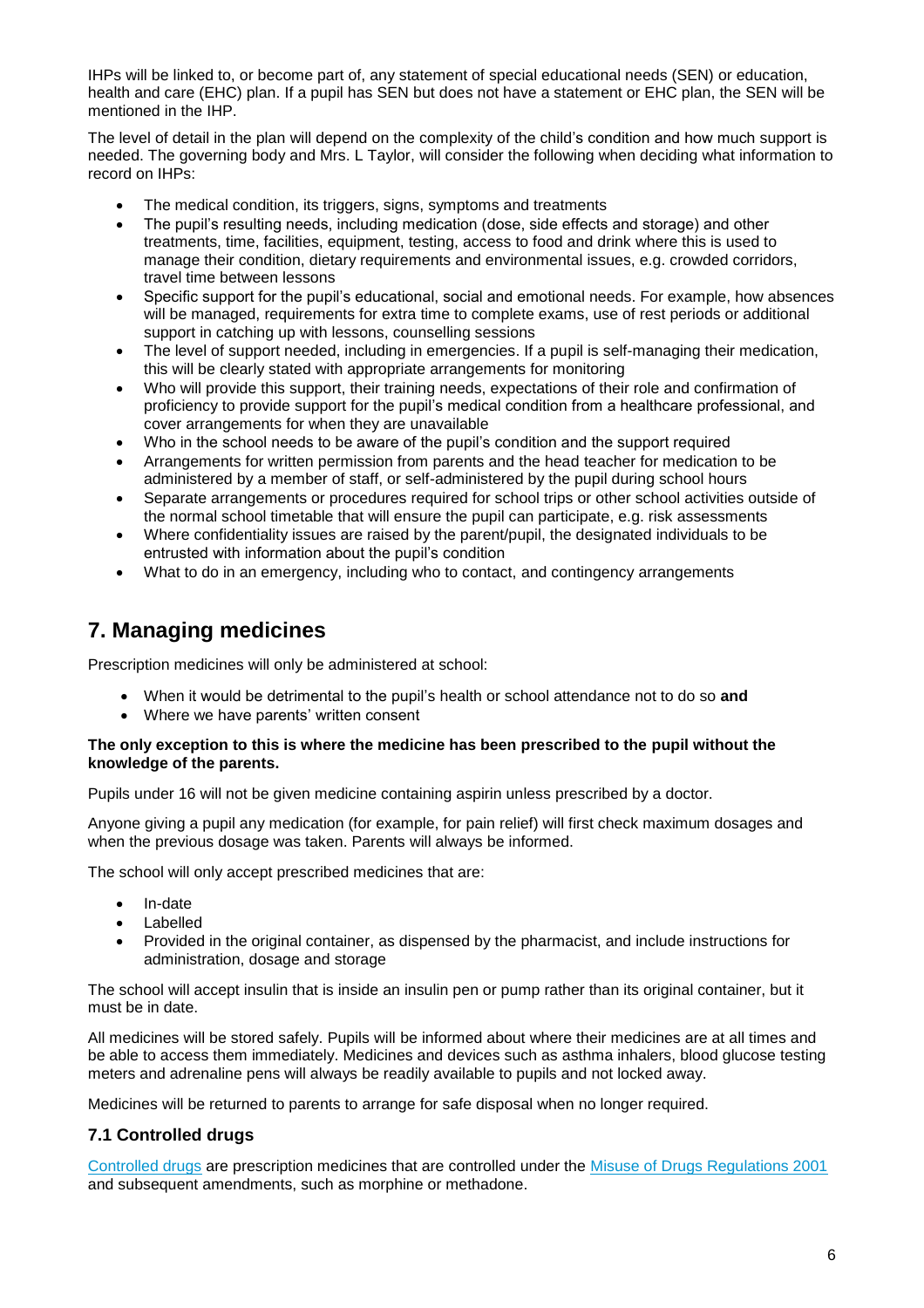A pupil who has been prescribed a controlled drug may have it in their possession if they are competent to do so, but they must not pass it to another pupil to use. All other controlled drugs are kept in a secure cupboard in the school office and only named staff have access.

Controlled drugs will be easily accessible in an emergency and a record of any doses used and the amount held will be kept.

#### **7.2 Pupils managing their own needs**

Pupils who are competent will be encouraged to take responsibility for managing their own medicines and procedures. This will be discussed with parents and it will be reflected in their IHPs.

Pupils will be allowed to carry their own medicines and relevant devices wherever possible. Staff will not force a pupil to take a medicine or carry out a necessary procedure if they refuse, but will follow the procedure agreed in the IHP and inform parents so that an alternative option can be considered, if necessary.

#### **7.3 Unacceptable practice**

School staff should use their discretion and judge each case individually with reference to the pupil's IHP, but it is generally not acceptable to:

- Prevent pupils from easily accessing their inhalers and medication, and administering their medication when and where necessary
- Assume that every pupil with the same condition requires the same treatment
- Ignore the views of the pupil or their parents (although this may be challenged)
- Ignore medical evidence or opinion (although this may be challenged)
- Send children with medical conditions home frequently for reasons associated with their medical condition or prevent them from staying for normal school activities, including lunch, unless this is specified in their IHPs
- If the pupil becomes ill, send them to the school office or medical room unaccompanied or with someone unsuitable
- Penalise pupils for their attendance record if their absences are related to their medical condition, e.g. hospital appointments
- Prevent pupils from drinking, eating or taking toilet or other breaks whenever they need to in order to manage their medical condition effectively
- Require parents, or otherwise make them feel obliged, to attend school to administer medication or provide medical support to their pupil, including with toileting issues. No parent should have to give up working because the school is failing to support their child's medical needs
- Prevent pupils from participating, or create unnecessary barriers to pupils participating in any aspect of school life, including school trips, e.g. by requiring parents to accompany their child
- Administer, or ask pupils to administer, medicine in school toilets

## **8. Emergency procedures**

Staff will follow the school's normal emergency procedures (for example, calling 999). All pupils' IHPs will clearly set out what constitutes an emergency and will explain what to do.

If a pupil needs to be taken to hospital, staff will stay with the pupil until the parent arrives, or accompany the pupil to hospital by ambulance.

## **9. Training**

Staff who are responsible for supporting pupils with medical needs will receive suitable and sufficient training to do so.

The training will be identified during the development or review of IHPs. Staff who provide support to pupils with medical conditions will be included in meetings where this is discussed.

The relevant healthcare professionals will lead on identifying the type and level of training required and will agree this with Mrs. L Taylor. Training will be kept up to date.

Training will: